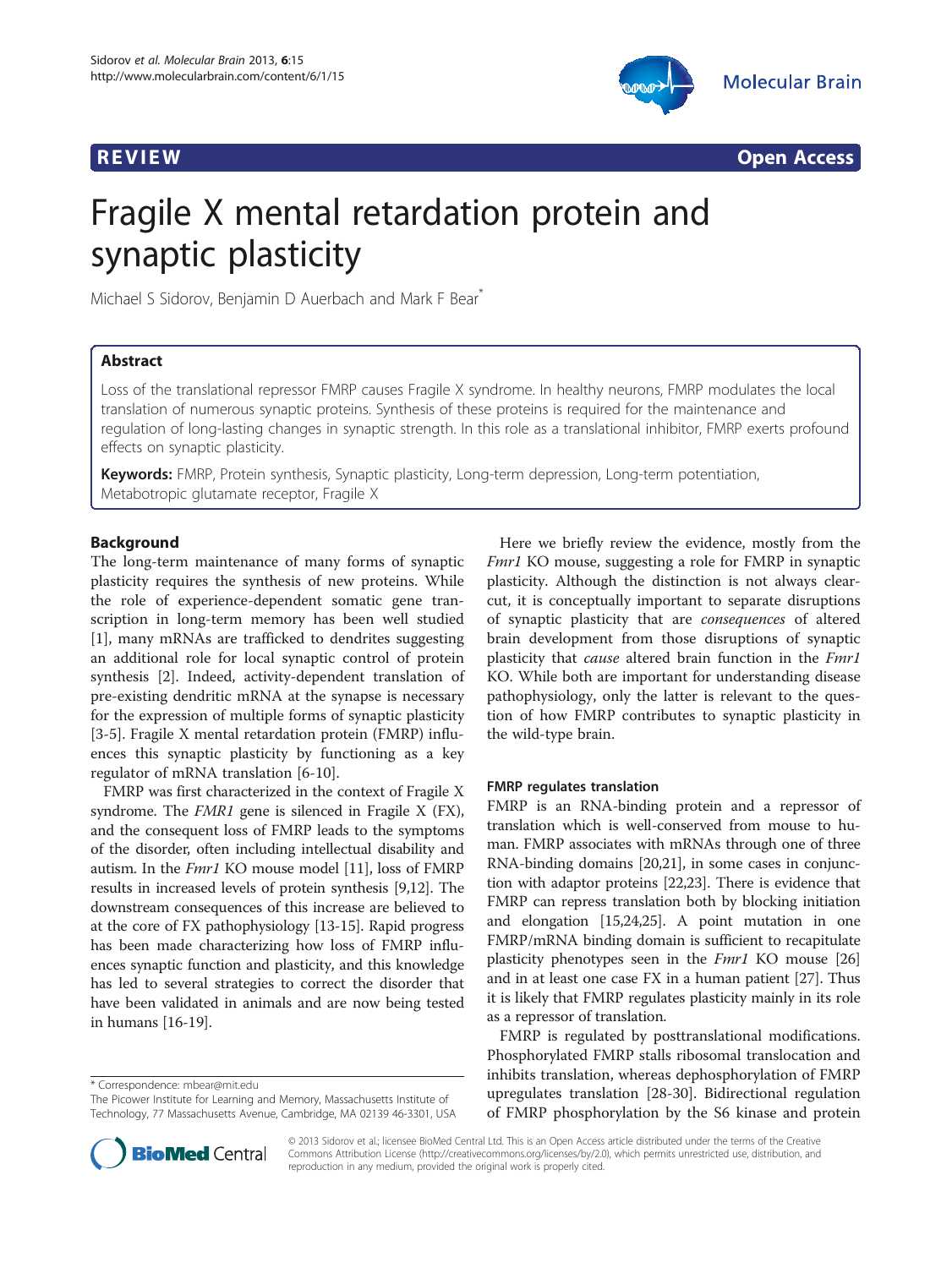phosphatase 2A (PP2A) in response to activity provide a potential link between synaptic stimulation and local translation [24].

#### FMRP is well-positioned to regulate synaptic plasticity

FMRP is well-positioned to be a key regulator of synaptic plasticity for three main reasons. First, the protein is found in dendritic spines [31-34], important postsynaptic sites of plasticity induction and maintenance. Secondly, FMRP regulates dendritic mRNA translation [16,17], which is required for multiple forms of plasticity [35]. Finally, FMRP itself is dynamically regulated by activity: experience and synaptic activation can trigger its local translation and rapid degradation, in addition to the posttranslational regulation mentioned above. Multiple experimental manipulations associated with synaptic plasticity have been shown to increase FMRP levels, including exposure to an enriched environment, a complex learning task, and pharmacological activation of group 1 metabotropic glutatmate receptors (mGluRs) [31,36-38]. Importantly, FMRP is synthesized rapidly, on the same time scale (10–30 minutes) as induction of stable synaptic plasticity [37]. In hippocampal cultures, activity- and mGluR-dependent increases in dendritic FMRP may result from increased trafficking of existing FMRP, rather than de novo FMRP synthesis [33,39,40]. Either way, FMRP is an ideal candidate to be involved in regulating synaptic plasticity because of its rapid, transient rise in dendrites following well-characterized plasticity induction paradigms, as well as its role as an inhibitor of translation.

# FMRP regulates mGluR-LTD via protein synthesis

Long-term potentiation (LTP) and long-term depression (LTD) are well-characterized forms of synaptic plasticity associated with learning and memory. These persistent changes in synaptic strength can be induced by a variety of manipulations and their expression mechanisms are diverse. Different induction protocols rely on different mechanisms for maintenance, including the requirement for protein synthesis. A particularly compelling example of a form of plasticity requiring local translation is metabotropic glutamate receptor-dependent LTD (mGluR-LTD) in the CA1 region of the hippocampus. Activation of group 1 mGluRs (mGluR1 and 5), either with pairedpulse low-frequency synaptic stimulation (PP-LFS) [4] or with the selective agonist  $(S)$ -3,5-dihydroxyphenylglycine (DHPG) [41-43], results in a persistent decrease in synaptic strength that is mechanistically distinct from classical NMDA receptor (NMDAR)-dependent LTD [41,44]. It is important to note that there are several mechanisms downstream of mGluR activation that can depress synaptic transmission, and these can be differentially expressed depending on the induction protocol, age, rearing history, and species (e.g., [44-48]). However, under appropriate

experimental conditions the maintenance of mGluR-LTD requires rapid protein synthesis within minutes of induction [4,49]. This protein synthesis is likely to be synaptic, as mGluR-LTD can still be induced if the dendritic layer is physically severed from the cell body layer [4]. mGluR-LTD is expressed, in part, by the removal of AMPA receptors from synapses, which also requires rapid de novo translation [50]. The new protein synthesis may be instructive rather than merely permissive for synaptic plasticity since activation of group 1 mGluRs rapidly stimulates protein synthesis in hippocampal slices [12], dendrites and synaptoneurosomes [51,52].

Fmr1 knockout mice show enhanced hippocampal mGluR-LTD [8,14,49,53] (Table 1). A subsequent study found a similar enhancement in cerebellar mGluR-LTD, which shares many of the same expression mechanisms [54]. Consistent with the electophysiological data, loss of FMRP leads to excessive mGluR-mediated AMPAR internalization [55]. In addition, mGluR-LTD no longer requires new protein synthesis in the *Fmr1* KO mice [49,56]. These results, combined with what is known about FMRP function, suggest that FMRP acts to inhibit the synthesis of proteins required for mGluR-LTD. In the absence of FMRP, these "LTD proteins" are already available or over-expressed in dendrites resulting in enhanced magnitude and protein synthesis-independent persistence of this form of plasticity (Figure 1A) [13]. Conversely, postnatal overexpression of FMRP reduces the magnitude of mGluR-LTD in both wildtype and Fmr1 KO neurons [49] and restores its protein synthesis dependence [57]. Moreover, reducing mGluR5 signaling in Fmr1 KO mice restores both protein synthesis rates and LTD magnitude in the hippocampus to wildtype levels [53,58], suggesting that mGluR5 and FMRP act in functional opposition to maintain an optimal level of synaptic protein synthesis throughout development and into adulthood (Figure 1A).

# L-LTP appears normal in Fmr1 KO mice

While the effects of protein synthesis inhibition on mGluR-LTD can be seen within minutes, most forms of synaptic plasticity do not require *de novo* synthesis until several hours after induction. This is best characterized by late phase LTP (L-LTP), a persistent form of potentiation lasting at least 4 hours. The late maintenance phase of L-LTP requires protein synthesis but initial induction does not [59,60]. Due to FMRP's conjectured role in translation regulation, L-LTP was one of the first forms of plasticity studied in the *Fmr1* KO mouse [61]. Interestingly, no difference has been found in the magnitude of L-LTP in the  $Fmr1$  KO [61,62]. The fact that removal of FMRP affects protein synthesis-dependent LTD but not LTP suggests that FMRP may specifically regulate the translation of proteins required for the expression of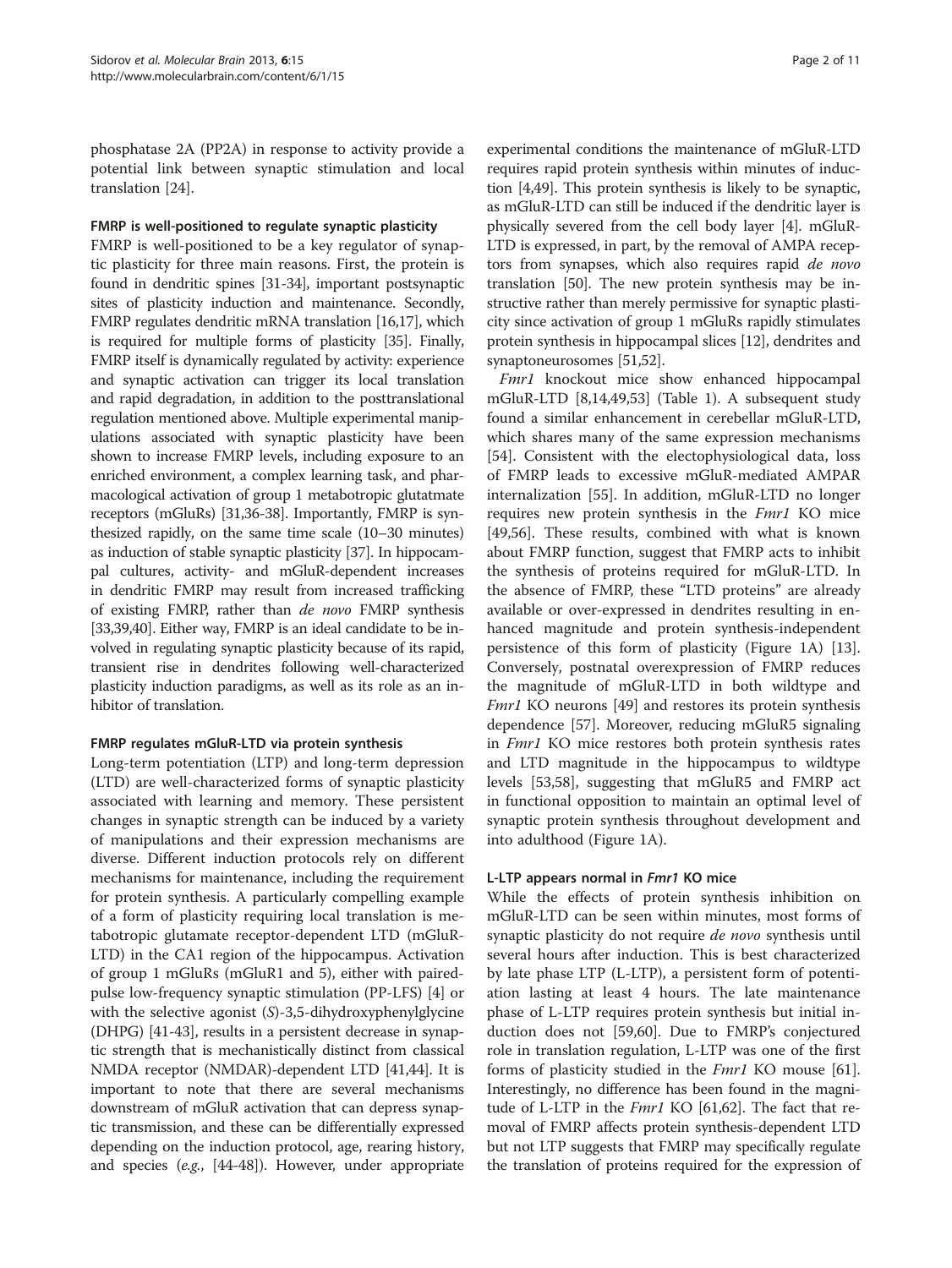| Table 1 Fragile X mouse synaptic plasticity phenotypes |  |  |  |  |
|--------------------------------------------------------|--|--|--|--|
|--------------------------------------------------------|--|--|--|--|

| Category             | Region                      | Fragile X Mouse Phenotype                                                  | Age                              | References                                                                                   |
|----------------------|-----------------------------|----------------------------------------------------------------------------|----------------------------------|----------------------------------------------------------------------------------------------|
| mGluR LTD            | hippocampus                 | enhanced                                                                   | P25-30                           | Huber et al., 2002; Hou et al., 2006;<br>Bhattacharya et al., 2012;<br>Michalon et al., 2012 |
| mGluR LTD            | hippocampus                 | does not require<br>new protein synthesis                                  | 4-12 wk                          | Nosyreva and Huber, 2006; Hou,<br>et al., 2006; Zang et al., 2009**                          |
| mGluR LTD            | hippocampus                 | *enhanced and not PS-dependent                                             | P35-42                           | lliff et al., 2012                                                                           |
| mGluR LTD            | cerebellum                  | enhanced                                                                   | $3-7$ wk                         | Koekkoek et al., 2005                                                                        |
| mGluR LTD            | hippocampus                 | enhanced and does not<br>require new protein synthesis                     | $3-7$ wk                         | Volk et al., J Neurosci, 2007                                                                |
| LTP                  | hippocampus                 | <b>NONE</b>                                                                | 20-26 wk; 8-10 wk;<br>3-12 month | Godfraind et al., 1996; Li et al.,<br>2002; Larson et al., 2005                              |
| L-LTP                | hippocampus                 | <b>NONE</b>                                                                | 5-7 wk; 2-4 month                | Paradee et al., 1999;<br>Zhang et al., J 2009                                                |
| LTP                  | hippocampus                 | deficient                                                                  | 2 wk; 6-8 wk                     | Hu et al., 2008; Shang et al., 2009                                                          |
| LTP                  | hippocampus                 | deficient with weak stimulus;<br>normal with strong stimulus               | 2-3 month                        | Lauterborn et al., 2007                                                                      |
| LTP                  | hippocampus                 | enhanced B-adrenergic-facilitated<br>heterosynaptic LTP (PS-dependent)     | 3-4 month                        | Connor et al., 2011                                                                          |
| LTP priming          | hippocampus                 | does not require new protein<br>synthesis (mGluR-dependent)                | 6-10 wk                          | Auerbach and Bear, 2010                                                                      |
| LTP                  | anterior cingulate ctx      | deficient                                                                  | $6-8$ wk                         | Zhao et al., 2005; Xu et al., 2012                                                           |
| I TP                 | anterior cingulate ctx      | impaired facilitation of LTP<br>by 5-HT2AR agonist                         | $6-8$ wk                         | Xu et al., 2012                                                                              |
| LTP                  | somatosensory, temporal ctx | deficient                                                                  | 8-10 wk; 3 month                 | Li et al., 2002; Hayashi et al., 2007                                                        |
| LTP                  | somatosensory ctx           | delayed window for plasticity                                              | P3-10                            | Harlow et al., 2010                                                                          |
| LTP                  | visual ctx                  | deficient (mGluR-dependent)                                                | P13-25                           | Wilson and Cox, 2007                                                                         |
| LTP                  | anterior piriform ctx       | deficient in aged mice;<br>normal in 3-6 mo mice                           | 6-18 month                       | Larson et al., 2005                                                                          |
| LTP                  | amygdala                    | impaired (mGluR-dependent)                                                 | 6-8 wk; 3.5-6 mo                 | Zhao et al., 2005;<br>Suvrathan et al., 2010                                                 |
| STD-LTP              | somatosensory ctx           | deficient with weak stimulus                                               | P10-18                           | Desai et al., 2006                                                                           |
| STD-LTP              | prefrontal ctx              | deficient with weak stimulus;<br>normal with strong stimulus               | P14-23                           | Meredith et al., 2007                                                                        |
| homeostasis          | hippocampus                 | deficient translation-<br>dependent scaling                                | P6-7 slice culture               | Soden and Chen, 2010                                                                         |
| homeostasis          | hippocampus                 | normal transcription-<br>dependent scaling                                 | P6-7 slice culture               | Soden and Chen, 2010                                                                         |
| experience-dependent | visual ctx (in vivo)        | altered ocular dominance plasticity                                        | <b>LTD</b>                       | Dolen et al., 2007                                                                           |
| experience-dependent | somatosensory ctx           | deficient experience-dependent<br>plasticity (induced by whisker trimming) | <b>LTD</b>                       | Bureau et al., 2008                                                                          |

LEGEND: Fragile X mouse models have multiple altered forms of synaptic plasticity across multiple brain regions. The majority of phenotypes were assessed in the Fmr1 KO mouse which lacks FMRP. \*Assessed using a CGG knock-in mouse which models FX premutation. \*\*Assessed using an FMRP point mutant mouse with disrupted FMRP-mRNA binding.

LTD (Figure 1B). However, while the magnitude of L-LTP is unchanged, it is possible that L-LTP is qualitatively different in its requirement for new protein synthesis when FMRP is absent, as is the case for mGluR-LTD (and LTP priming, see below). Therefore, it will be important to test the protein synthesis-dependency of L-LTP in Fmr1 KO mice to show that FMRP truly does not play a role in regulating the persistence of LTP.

Alternatively, FMRP may be required for the regulation of local but not somatic translation in the context of L-LTP (Figure 1C). L-LTP is traditionally induced by multiple trains of high frequency tetanus or theta burst stimulation, protocols that rely on cell-wide transcription and translation [63-65]. L-LTP was characterized in the *Fmr1* KO mouse using these classical paradigms [61,62]. However, using a less intense induction protocol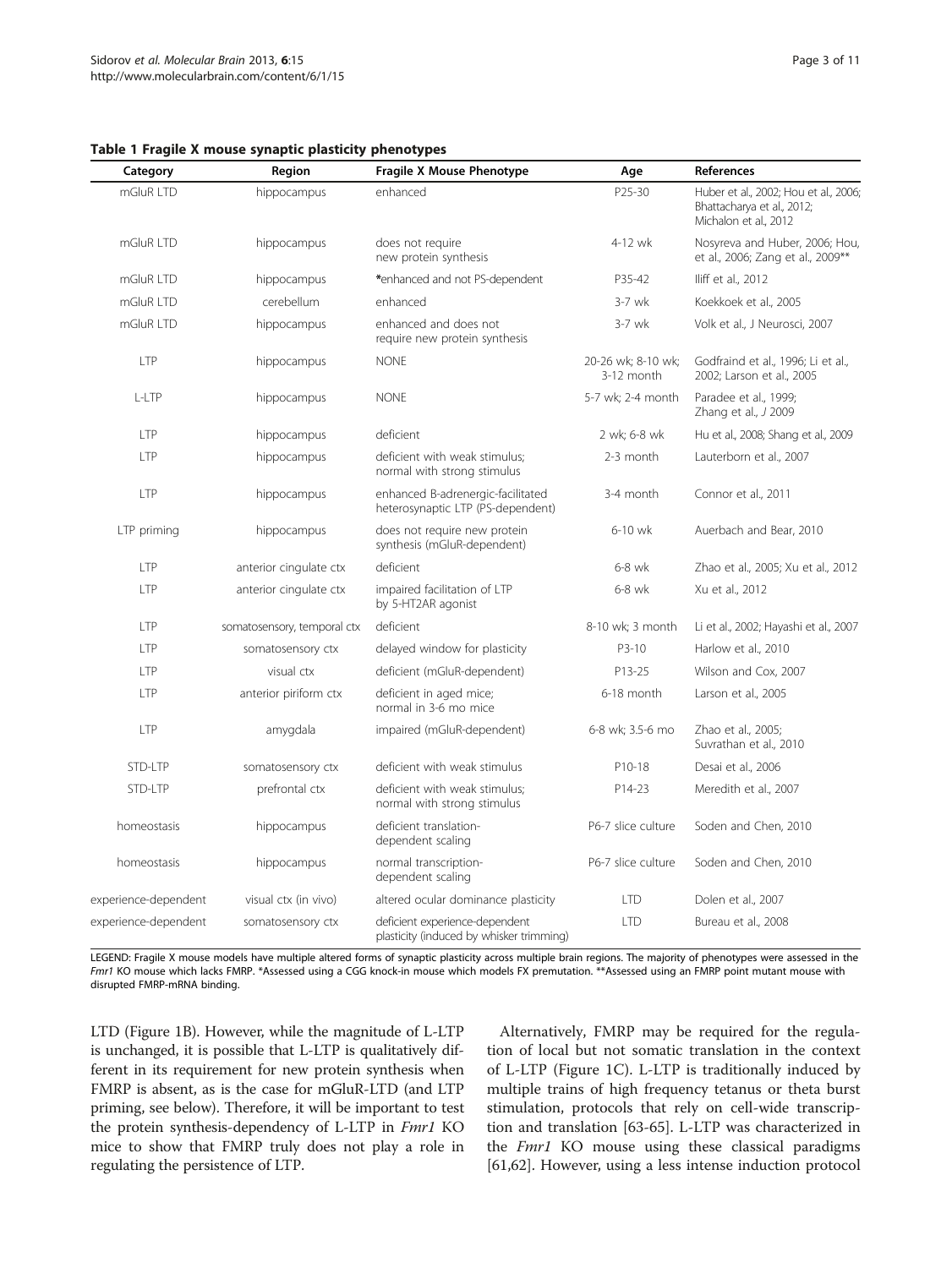

results in L-LTP that is maintained specifically by local dendritic translation [5,66]. This form of L-LTP, similar to mGluR-LTD, is sensitive to inhibitors of translation but not transcription, and can be maintained in isolated dendrites. It will be interesting to determine if this locally expressed form of L-LTP is regulated by FMRP.

# FMRP regulates LTP priming

While the role of FMRP in L-LTP is unclear, FMRP is known to be involved in LTP in other contexts. In particular, FMRP is involved in regulation of an mGluRdependent form of metaplasticity that sets the threshold

for LTP. Originally described in rats [67], weak activation of group 1 mGluRs, in itself insufficient for LTD induction, facilitates the subsequent induction of LTP ("LTP priming"). As with mGluR-LTD, this facilitation requires translation but not transcription [68]. This prompted the examination of the role of FMRP in LTP priming [69]. mGluR-dependent priming of LTP is of comparable magnitude in WT and *Fmr1* KO mice; however, while LTP priming requires acute stimulation of protein synthesis in WT mice, it is no longer protein synthesis-dependent in the *Fmr1* KO. Thus, while mGluR-LTD and LTP priming are qualitatively different functional consequences of Gp1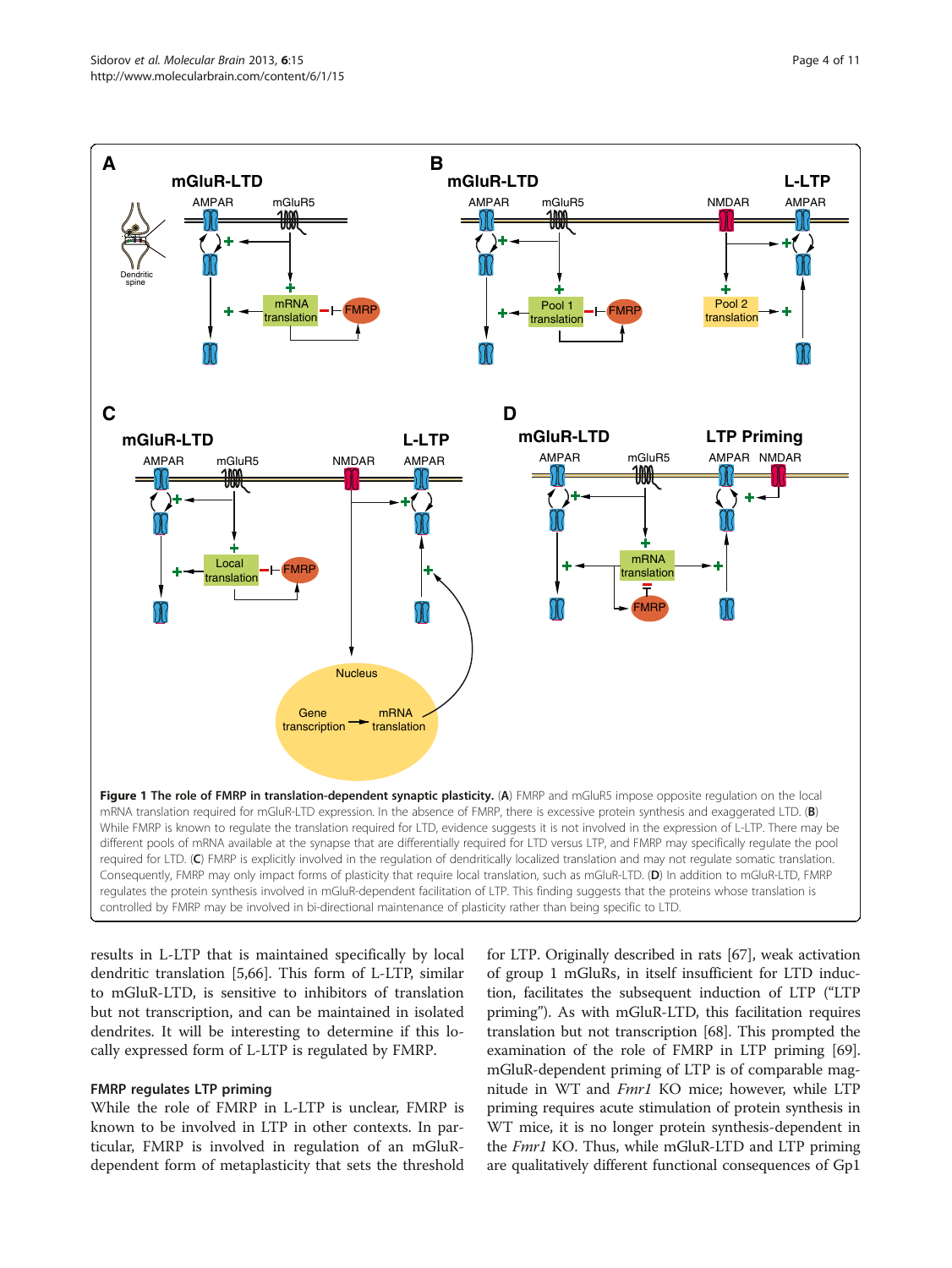mGluR-stimulated protein synthesis in the hippocampus, both processes are altered by the removal of FMRP (Figure 1D). These results suggest that the mRNA under translational control of FMRP may code for proteins required for bidirectional changes in synaptic strength. Thus, the proteins regulated by FMRP should be conceptualized as plasticity gatekeepers rather than solely "LTD proteins."

# The induction threshold for LTP and STD-LTP is raised in Fmr1 KO mice

In Fmr1 KO hippocampal slices, LTP induction is deficient with a weak 5 theta burst protocol but is normal with a strong 10 theta burst protocol (Figure 2A) [70]. In addition, FMRP modulates the induction threshold for spike-timing dependent long-term potentiation (STD-LTP). This form of Hebbian plasticity is induced by temporally staggered presynaptic and postsynaptic activity within a very short window [71,72]. In somatosensory and prefrontal cortices, STD-LTP is deficient in Fmr1 KO neurons [73,74]. However, if the postsynaptic stimulus strength is increased from a single spike to a burst of five spikes, STD-LTP does occur in KO neurons (Figure 2A) [74]. Therefore FMRP is not required for expression of STD-LTP, but the threshold is raised in its absence. A possible mechanism for ongoing regulation of LTP thresholds by FMRP is discussed later in this review.

FMRP and other translation-dependent forms of plasticity In addition to its role in translation-dependent forms of Hebbian plasticity, FMRP can also modulate some forms of homeostatic plasticity. Synaptic scaling is a form of homeostatic plasticity that acts to keep the strength of synapses within a functional range in response to extreme changes in activity. Broadly, a decrease in activity leads to a subsequent cell-wide increase in synaptic strength ("scaling up") and an increase in activity leads to a decrement in synaptic strength ("scaling down") [75]. Two types of scaling up have been described in hippocampal slice culture: one that requires transcription [76] and one that requires local translation [77]. Interestingly, only the translationdependent form of synaptic scaling is deficient in neurons lacking FMRP. Postsynaptic viral expression of FMRP corrects deficient translation-dependent scaling up in Fmr1 KO neurons [78]. Scaling down of synapses in response to high levels of activity (following prolonged blockade of inhibition) has also been observed [79] and requires mGluR5 activation [80,81]. However, the role of FMRP and local protein synthesis in scaling down has not been directly examined.



that attenuates action potential backpropagation (bAP) and dendritic excitability. (C) Inhibition of Kv4.2 restores LTP following a weak induction protocol in Fmr1 KO mice.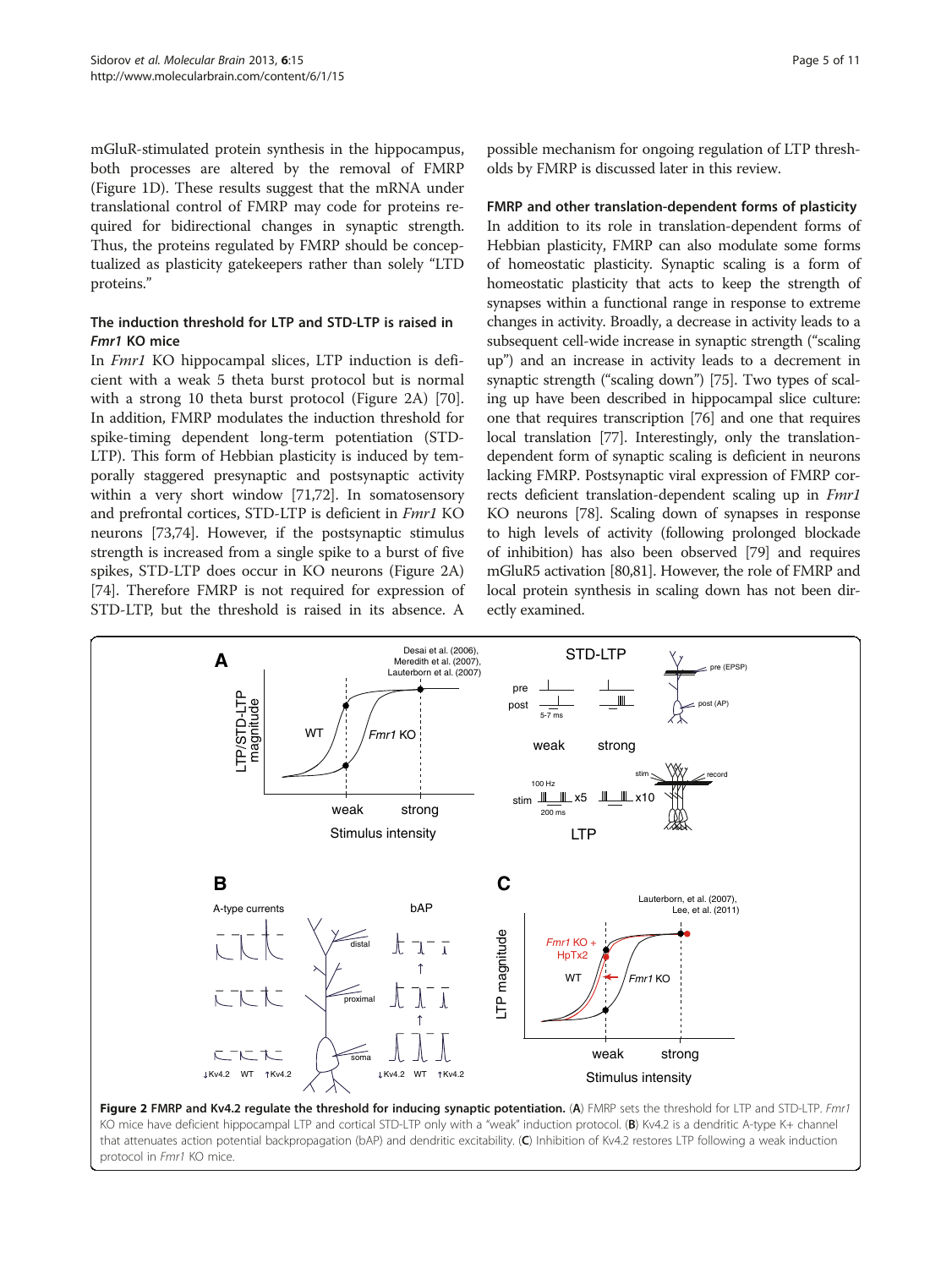While the role of FMRP has been best characterized in mGluR-dependent forms of plasticity, it is not specific to these receptors. Removal of FMRP occludes TrkBmediated increases in protein synthesis [12] and alters other forms of G protein-coupled receptor (GPCR) dependent LTD and LTP [82,83]. The common thread between these processes is their reliance on local dendritic translation. Indeed, evidence suggests that FMRP may specifically be important for the regulation of local rather than somatic translation (Figure 1C), as removal of FMRP affects translation but not transcription-dependent forms of Hebbian and homeostatic plasticity.

#### FMRP and translation-independent plasticity

While many forms of translation-dependent synaptic plasticity are abnormal in Fmr1 KO mice, other forms of hippocampal plasticity, including NMDAR-dependent LTD and early-phase LTP, are normal [8,61,69,84,85]. These observations suggest that FMRP regulates plasticity mainly in its role as a regulator of translation. However, removal of FMRP has also been shown to affect some forms of synaptic plasticity that do not require de novo translation, such as early-phase LTP in other brain areas, including the cortex and amygdala [61,85-89]. Some of these effects could be explained by FMRP modulation of protein synthesis-dependent plasticity thresholds; however it seems likely that many represent end-stage consequences of altered synaptic development in the Fmr1 KO.

A case in point is altered LTP in the amygdala. A substantial deficit in basal transmission was reported at the same synapses that showed impaired LTP [88]. Reduced synaptic connectivity might have caused the defective LTP, and might have arisen as a consequence of increased FMRPdependent protein synthesis during the development of amygdala circuitry.

#### Candidate plasticity gating proteins regulated by FMRP

In order to determine how FMRP regulates synaptic plasticity, we must identify the synaptic proteins whose translation is regulated by FMRP. FMRP has a wide variety of targets - it has been shown to selectively bind approximately 4% of the mRNA in the mammalian brain [90]. Recently, over 800 mRNA binding targets of FMRP were identified using a novel high throughput crosslinking immunoprecipitation (HITS-CLIP) assay [10]. These targets include genes coding for pre- and postsynaptically expressed proteins: 27% of pre-synaptic protein mRNAs (90 genes) and 23% of postsynaptic protein mRNAs (257 genes) are FMRP targets [10]. More specifically, the HITS-CLIP study found that 31% of mRNAs coding for proteins in the NMDAR complex (58 genes), 62% in the mGluR5 complex (32 genes), and 33% in the AMPAR complex (3 genes) are FMRP targets. These three receptor complexes are important for the induction and

maintenance of synaptic plasticity, suggesting that FMRP likely acts broadly as a translational regulator rather than solely regulating one or two "plasticity proteins."

The finding that many FMRP targets encode presynaptic proteins is interesting and illuminating. In the mature nervous system the evidence for local protein synthesis in axons or axon terminals is still sparse; however during early axon development and synapse formation local protein synthesis is believed to play an important role in pathway and target selection [91,92]. Thus, the absence of FMRP regulation of protein synthesis during early development very likely alters synaptic connectivity well before the onset of experience-dependent postnatal plasticity. In addition, outside the CNS, local control of translation in sensory afferent terminals plays a role in nociceptive sensitization and neuropathic pain [93]. FMRP is localized to these terminals and Fmr1 KO mice show altered nociceptive sensitization [94]. These results suggest that in the spinal cord, presynaptic FMRP may inhibit local translation and can regulate pain plasticity even into adulthood.

We have discussed two major categories of plasticity defects in Fmr1 KO mice: (1) forms of plasticity requiring FMRP/local translation for their maintenance (mGluR-LTD) and (2) forms of plasticity where FMRP regulates their induction threshold (STD-LTP). We will discuss a few proteins in both categories that are likely involved given their regulation by FMRP and their known roles in plasticity maintenance and threshold-setting in wild-type synapses. These "candidate proteins" are meant to serve as exemplars of how FMRP might regulate synaptic plasticity.

#### Plasticity maintenance proteins: MAP1B, Arc, and STEP

Recent work has identified proteins whose translation is regulated by FMRP and are involved in mGluR-LTD, including microtubule-associated protein 1B (MAP1B) and activity-regulated cytoskeleton-associated protein (Arc) [17,18]. MAP1B is required for mGluR-depdendent AMPA receptor endocytosis [95], the mechanism by which mGluR-LTD is expressed. FMRP associates with MAP1B mRNA and represses its translation [90,96-98], and Fmr1 KO mice show increased hippocampal MAP1B expression [49]. However, there may be mouse strain and regionspecific variations in how FMRP regulates MAP1B translation. For example, in the cerebellum and hippocampus of FVB mice, FMRP may positively regulate MAP1B expression [99].

Arc is involved in AMPAR endocytosis [100] and is upregulated in dendrites following mGluR activation [101,102] and behavior [103]. Arc is required for hippocampal mGluR-LTD and L-LTP, which are both protein synthesis-dependent, and  $Arc<sup>-/-</sup>$  mice have multiple learning deficits [101,102,104]. FMRP binds Arc mRNA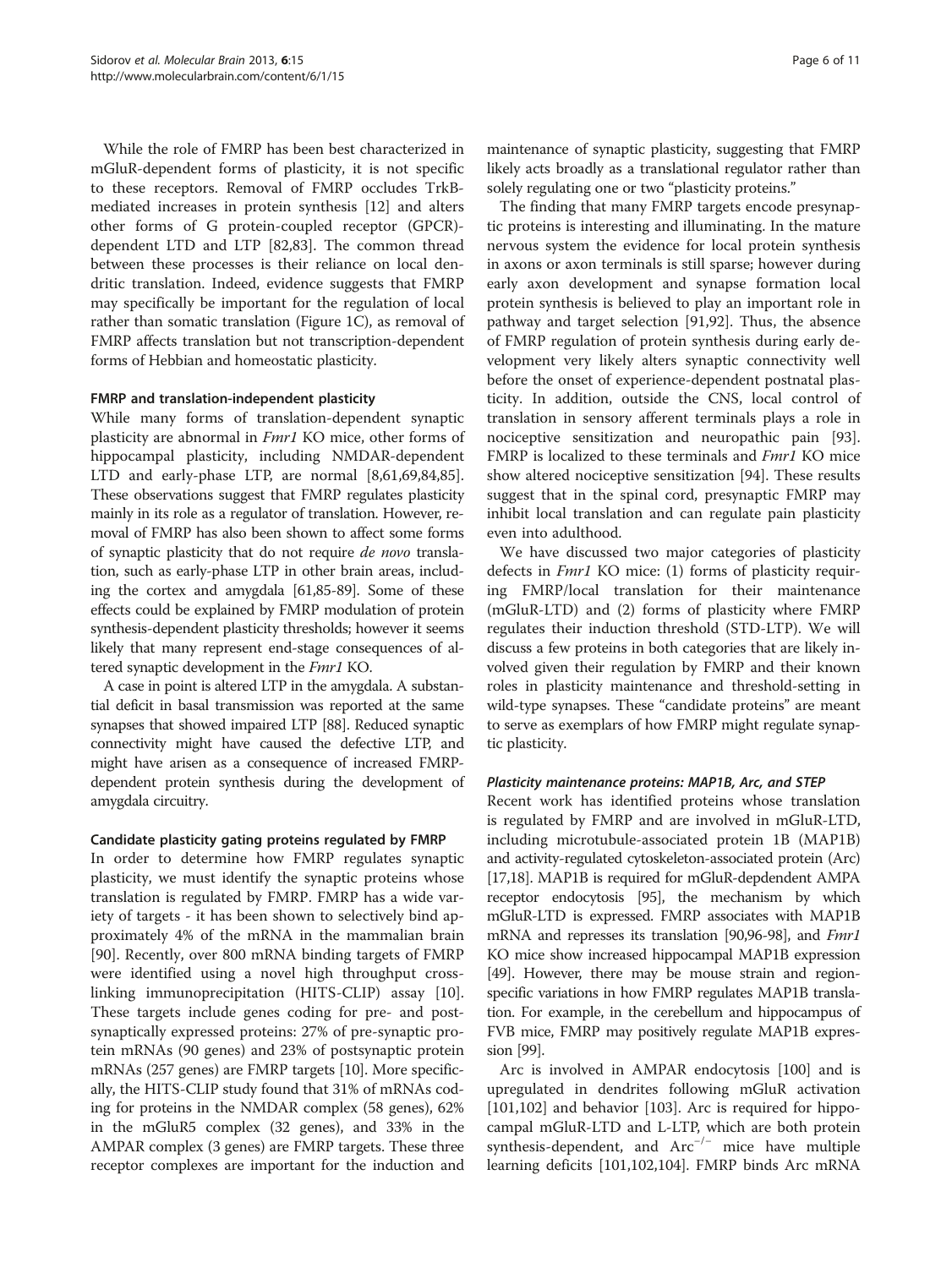and suppresses its translation. As a result, Arc expression is increased in Fmr1 KO dendrites [98,105,106]. Since (a) mGluR-LTD is increased in Fmr1 KO mice, (b) Arc is increased in Fmr1 KO dendrites, and (c) Arc is required for mGluR-LTD, it seems likely that FMRP regulates mGluR-LTD via Arc. This hypothesis was tested directly using Fmr1/Arc double knockout mice which show deficient (rather than exaggerated) mGluR-LTD [8,102]. This finding suggests that increased Arc expression may partially account for the enhanced mGluR-LTD seen in *Fmr1* KO mice.

Mechanistically, dephosphorylation of FMRP by the phosphatase PP2A is required for rapid mGluR-mediated increases in Arc protein. However in Fmr1 KO neurons, Arc levels are basally increased, occluding a further effect of DHPG treatment. Acute viral reintroduction of FMRP into Fmr1 KO neurons normalizes dendritic Arc levels and restores rapid mGluR-mediated Arc synthesis. This provides further evidence that the acute loss of FMRP, rather than developmental abnormality, underlies synaptic plasticity phenotypes in the Fmr1 knockout mouse. eregulation of translation.

In addition to MAP1B and Arc, numerous other candidate LTD proteins have been identified in the Fmr1 KO mouse. One interesting example is striatal-enriched protein tyrosine phosphatase (STEP). Translation of STEP is increased during mGluR-LTD [107,108], and STEP mRNA binds to FMRP [10]. Genetic reduction of STEP corrects behavioral phenotypes in the Fmr1 KO mouse; but it is not known whether corresponding LTD phenotypes are affected [109]. Additional candidate proteins include APP [110,111], OPHN1 [112], CaMKIIα [49,98,113], PSD-95 [113-115], and PI3K [116].

# Plasticity threshold-regulating proteins: Kv4.2

A recent review discussing the role of potassium channels in Fragile X provides insight into how FMRP may regulate excitability [117]. FMRP directly regulates the translation of at least three potassium channels: Kv4.2, Kv3.1b, and Slack [118-122]. FMRP's control of Kv4.2 translation may have indirect consequences on regulating the threshold for LTP and STD-LTP induction.

Kv4.2 is an A-type potassium channel that regulates dendritic excitability and the extent of action potential backpropagation [123,124]. A-type currents act to dampen dendritic excitability and AP backpropagation (Figure 2B). By modulating the strength of backpropagation, Kv4.2 also has been shown to regulate the threshold for LTP and STD-LTP [123,125]. In the absence of Kv4.2, dendrites are more excitable and there is a decreased threshold for LTP induction [123,126].

Fmr1 KO mice have an increased threshold for LTP and STD-LTP induction, as discussed earlier (Figure 2A) [73,74]. One potential hypothesis for this phenomenon is that FMRP inhibits the translation of Kv4.2, and Fmr1 KO mice have excessive Kv4.2 protein synthesized in dendrites. Indeed, FMRP does directly associate with and negatively regulate the translation of Kv4.2 mRNA [118]. But does this account for the altered LTP/STD-LTP threshold in *Fmr1* KO mice? Pharmacological inhibition of Kv4.2 in *Fmr1* KO mice does correct deficient weak-stimulus hippocampal LTP while strong-stimulus LTP remains unchanged [118] (Figure 2C). This finding suggests that the increased threshold for LTP in the Fmr1 KO mouse may be accounted for by increased translation of the potassium channel Kv4.2.

Interestingly, another group has recently shown that under their conditions, FMRP positively regulates the translation of Kv4.2 [119]. This study did not address the potential consequences of decreased Kv4.2 in the Fmr1 KO on synaptic plasticity. One would expect increased dendritic excitability, which has been previously reported in other contexts [127], and a decreased LTP threshold. It will be important to determine the precise experimental and *in vivo* conditions under which each of these opposing patterns of regulation can occur, but it is clear that FMRP's regulation of Kv4.2 in either direction would have important consequences for plasticity.

#### FMRP, synaptic plasticity and learning

Long-lasting synaptic potentiation and depression have long been considered potential neural correlates of learning and memory. In conjunction with FMRP's role in synaptic plasticity in multiple brain areas, FMRP is also important for a wide range of behavioral learning tasks in mice. Fmr1 KO mice show deficient amygdalar trace fear memory [87], cerebellar learning [54], inhibitory avoidance learning [58], and have difficulties with a prefrontal cognitive learning task [128]. Drosophila mutants lacking FMRP also have impaired long-term memory [129]. Overall, learning and memory deficits in the *Fmr1* KO mouse are a likely behavioral consequence of abnormal synaptic plasticity.

#### Conclusions

FMRP participates in the regulation of numerous forms of synaptic plasticity, including mGluR-LTD, LTP priming, and synaptic scaling. It seems that FMRP is particularly important for synaptic plasticity that requires dendritic translation, as these forms of plasticity all require local translation and FMRP is a well-established regulator of local translation. The current evidence suggests that FMRP plays an essential role in regulating the synaptic expression of proteins required for bidirectional changes in synaptic strength (Figure 1). It is likely that FMRP controls the expression of proteins not only acutely required for expression of synaptic plasticity, but also proteins that regulate the threshold for plasticity induction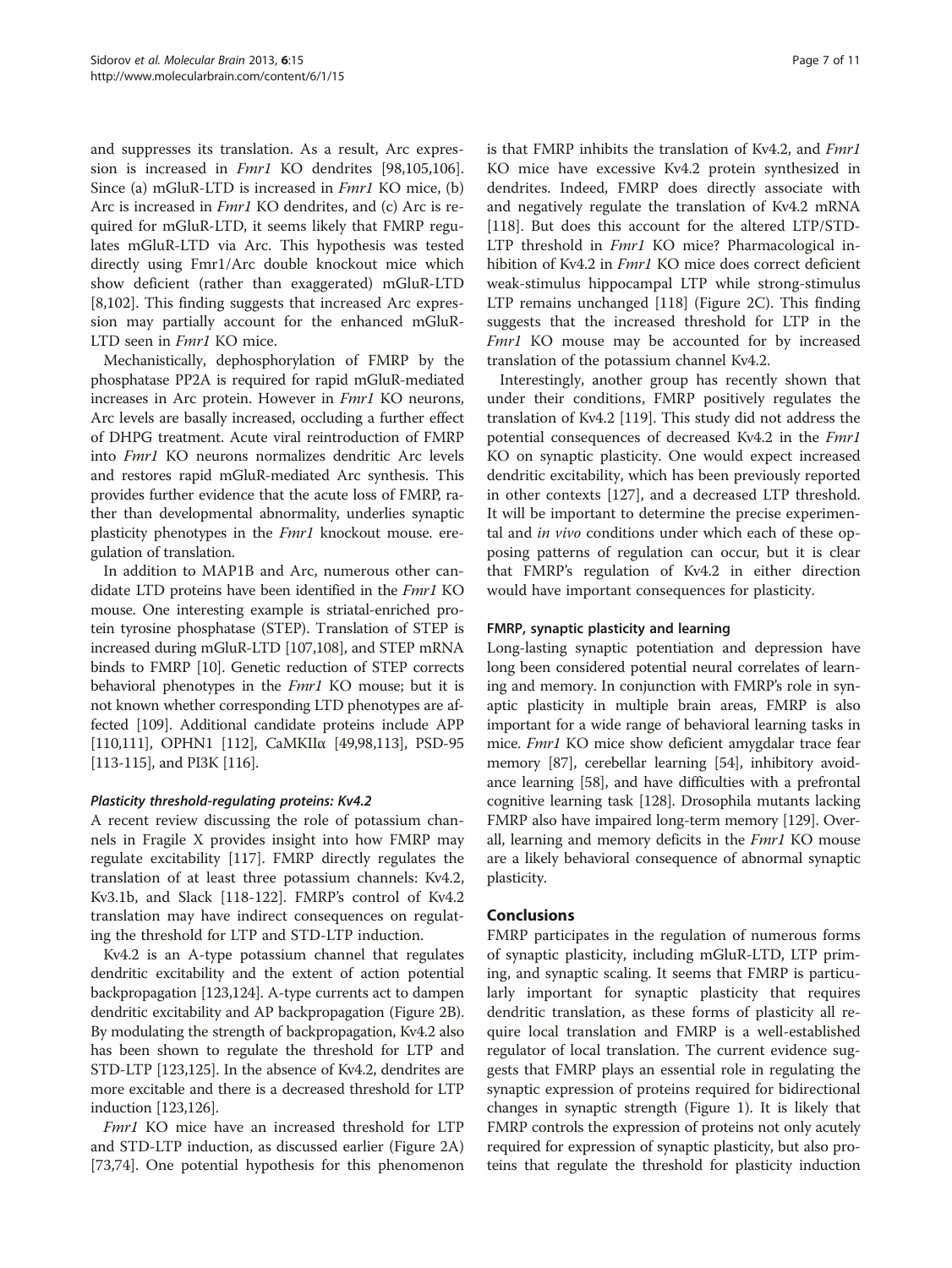(Figure 2). Therefore FMRP's role in synaptic plasticity is two-fold: it regulates the translation of proteins that directly participate in the induction and expression of plasticity as well as proteins that can indirectly modulate the properties of plasticity.

A key goal in the Fragile X field is to identify which proteins are regulated by FMRP and how increases or decreases in these proteins may account for phenotypes of the disorder. Determining the proteins that are regulated by FMRP (and altered in FX) will also lead to a better understanding of the neuronal processes that are essential for synaptic plasticity and learning/memory. The HITS-CLIP screen has identified hundreds of candidates and a significant number of these are putatively involved in synaptic plasticity. It is unlikely that there is one global "plasticity protein" - multiple proteins likely regulate different processes in parallel. Mapping which proteins are essential for which processes is the important next step for understanding the role of FMRP in the pathological and non-pathological brain.

The *Fmr1* KO mouse provides a model for assessing the role of FMRP in synaptic plasticity - but on their own, studies in Fmr1 KO mice leave open the possibility that developmental rather than acute changes result in altered synaptic plasticity. In multiple contexts, acute manipulations of FMRP suggest that FMRP does actively regulate synaptic plasticity as a regulator of translation. There is ample evidence that FMRP can directly impact synaptic plasticity through its control of protein synthesis. Future work that allows for better temporal and spatial control of FMRP expression will help dissect the role of FMRP in development from its acute effects on synaptic plasticity.

#### Competing interests

The authors declare that they have no competing interests.

#### Authors' contributions

All authors drafted, read, and approved the manuscript.

#### Received: 9 January 2013 Accepted: 25 March 2013 Published: 8 April 2013

#### References

- Kandel ER: The molecular biology of memory storage: a dialogue between genes and synapses. Science 2001, 294:1030–1038.
- 2. Steward O, Levy WB: Preferential localization of polyribosomes under the base of dendritic spines in granule cells of the dentate gyrus. J Neurosci 1982, 2:284–291.
- 3. Kang H, Schuman EM: A requirement for local protein synthesis in neurotrophin-induced hippocampal synaptic plasticity. Science 1996, 273:1402–1406.
- 4. Huber KM, Kayser MS, Bear MF: Role for rapid dendritic protein synthesis in hippocampal mGluR-dependent long-term depression. Science 2000, 288:1254–1257.
- Huang YY, Kandel ER: Theta frequency stimulation induces a local form of late phase LTP in the CA1 region of the hippocampus. Learn Mem 2005, 12:587–593.
- Laggerbauer B, Ostareck D, Keidel EM, Ostareck-Lederer A, Fischer U: Evidence that fragile X mental retardation protein is a negative regulator of translation. Hum Mol Genet 2001, 10:329–338.
- 7. Li Z, Zhang Y, Ku L, Wilkinson KD, Warren ST, Feng Y: The fragile X mental retardation protein inhibits translation via interacting with mRNA. Nucleic Acids Res 2001, 29:2276–2283.
- 8. Huber KM, Gallagher SM, Warren ST, Bear MF: Altered synaptic plasticity in a mouse model of fragile X mental retardation. Proc Natl Acad Sci USA 2002, 99:7746–7750.
- 9. Qin M, Kang J, Burlin TV, Jiang C, Smith CB: Postadolescent changes in regional cerebral protein synthesis: an in vivo study in the FMR1 null mouse. J Neurosci 2005, 25:5087–5095.
- 10. Darnell JC, Van Driesche SJ, Zhang C, Hung KY, Mele A, Fraser CE, Stone EF, Chen C, Fak JJ, Chi SW, et al: FMRP stalls ribosomal translocation on mRNAs linked to synaptic function and autism. Cell 2011, 146:247–261.
- 11. Consortium TD-BFX: Fmr1 knockout mice: a model to study fragile X mental retardation. Cell 1994, 78:23-33.
- 12. Osterweil EK, Krueger DD, Reinhold K, Bear MF: Hypersensitivity to mGluR5 and ERK1/2 leads to excessive protein synthesis in the hippocampus of a mouse model of fragile X syndrome. J Neurosci 2010, 30:15616-15627.
- 13. Bear MF, Huber KM, Warren ST: The mGluR theory of fragile X mental retardation. Trends Neurosci 2004, 27:370–377.
- 14. Bhattacharya A, Kaphzan H, Alvarez-Dieppa AC, Murphy JP, Pierre P, Klann E: Genetic removal of p70 S6 kinase 1 corrects molecular, synaptic, and behavioral phenotypes in fragile X syndrome mice. Neuron 2012, 76:325–337.
- 15. Bhakar AL, Dolen G, Bear MF: The pathophysiology of fragile X (and what it teaches us about synapses). Annu Rev Neurosci 2012, 35:417–443.
- 16. Garber K, Smith KT, Reines D, Warren ST: Transcription, translation and fragile X syndrome. Curr Opin Genet Dev 2006, 16:270–275.
- 17. Bassell GJ, Warren ST: Fragile X syndrome: loss of local mRNA regulation alters synaptic development and function. Neuron 2008, 60:201–214.
- 18. Pfeiffer BE, Huber KM: The state of synapses in fragile X syndrome. Neuroscientist 2009, 15:549–567.
- 19. Krueger DD, Bear MF: Toward fulfilling the promise of molecular medicine in fragile X syndrome. Annu Rev Med 2011, 62:411–429.
- 20. Ashley CT Jr, Wilkinson KD, Reines D, Warren ST: FMR1 protein: conserved RNP family domains and selective RNA binding. Science 1993, 262:563–566.
- 21. Siomi H, Siomi MC, Nussbaum RL, Dreyfuss G: The protein product of the fragile X gene, FMR1, has characteristics of an RNA-binding protein. Cell 1993, 74:291–298.
- 22. Napoli I, Mercaldo V, Boyl PP, Eleuteri B, Zalfa F, De Rubeis S, Di Marino D, Mohr E, Massimi M, Falconi M, et al: The fragile X syndrome protein represses activity-dependent translation through CYFIP1, a new 4E-BP. Cell 2008, 134:1042–1054.
- 23. El Fatimy R, Tremblay S, Dury AY, Solomon S, De Koninck P, Schrader JW, Khandjian EW: Fragile X mental retardation protein interacts with the RNA-binding protein Caprin1 in neuronal RiboNucleoProtein complexes [corrected]. PLoS One 2012, 7:e39338.
- 24. Santoro MR, Bray SM, Warren ST: Molecular mechanisms of fragile X syndrome: a twenty-year perspective. Annu Rev Pathol 2012, 7:219-245.
- 25. Bagni C, Greenough WT: From mRNP trafficking to spine dysmorphogenesis: the roots of fragile X syndrome. Nat Rev Neurosci 2005, 6:376–387.
- 26. Zang JB, Nosyreva ED, Spencer CM, Volk LJ, Musunuru K, Zhong R, Stone EF, Yuva-Paylor LA, Huber KM, Paylor R, et al: A mouse model of the human Fragile X syndrome I304N mutation. PLoS Genet 2009, 5:e1000758.
- 27. De Boulle K, Verkerk AJ, Reyniers E, Vits L, Hendrickx J, Van Roy B, Van den Bos F, de Graaff E, Oostra BA, Willems PJ: A point mutation in the FMR-1 gene associated with fragile X mental retardation. Nat Genet 1993, 3:31-35.
- 28. Coffee RL Jr, Williamson AJ, Adkins CM, Gray MC, Page TL, Broadie K: In vivo neuronal function of the fragile X mental retardation protein is regulated by phosphorylation. Hum Mol Genet 2012, 21:900–915.
- 29. Muddashetty RS, Nalavadi VC, Gross C, Yao X, Xing L, Laur O, Warren ST, Bassell GJ: Reversible inhibition of PSD-95 mRNA translation by miR-125a, FMRP phosphorylation, and mGluR signaling. Mol Cell 2011, 42:673–688.
- 30. Ceman S, O'Donnell WT, Reed M, Patton S, Pohl J, Warren ST: Phosphorylation influences the translation state of FMRP-associated polyribosomes. Hum Mol Genet 2003, 12:3295–3305.
- Weiler IJ, Irwin SA, Klintsova AY, Spencer CM, Brazelton AD, Miyashiro K, Comery TA, Patel B, Eberwine J, Greenough WT: Fragile X mental retardation protein is translated near synapses in response to neurotransmitter activation. Proc Natl Acad Sci USA 1997, 94:5395–5400.
- 32. Feng Y, Absher D, Eberhart DE, Brown V, Malter HE, Warren ST: FMRP associates with polyribosomes as an mRNP, and the I304N mutation of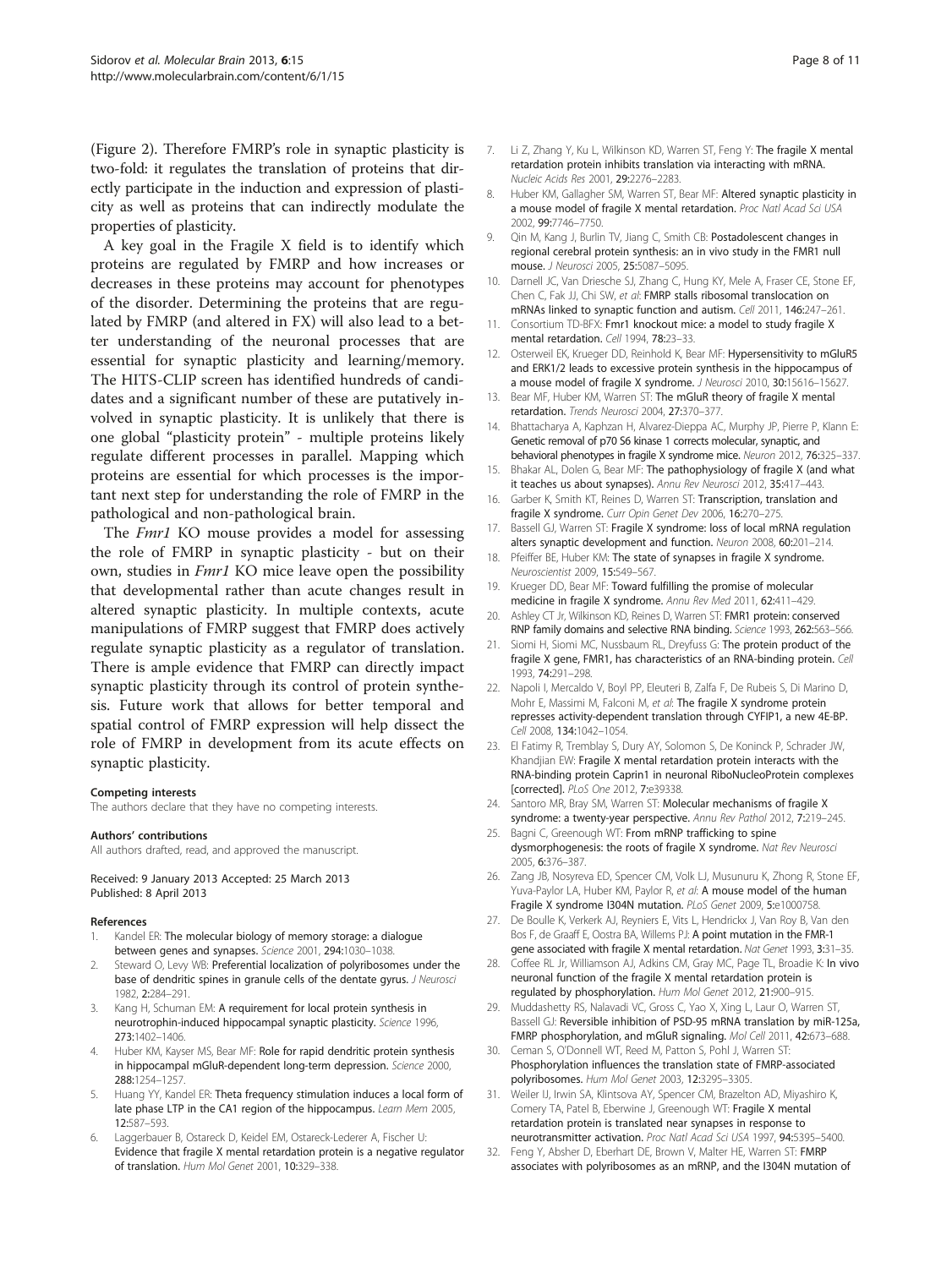severe fragile X syndrome abolishes this association. Mol Cell 1997, 1:109–118.

- 33. Antar LN, Afroz R, Dictenberg JB, Carroll RC, Bassell GJ: Metabotropic glutamate receptor activation regulates fragile x mental retardation protein and FMR1 mRNA localization differentially in dendrites and at synapses. J Neurosci 2004, 24:2648–2655.
- 34. Ferrari F, Mercaldo V, Piccoli G, Sala C, Cannata S, Achsel T, Bagni C: The fragile X mental retardation protein-RNP granules show an mGluRdependent localization in the post-synaptic spines. Mol Cell Neurosci 2007, 34:343–354.
- 35. Sutton MA, Schuman EM: Dendritic protein synthesis, synaptic plasticity, and memory. Cell 2006, 127:49–58.
- 36. Irwin SA, Swain RA, Christmon CA, Chakravarti A, Weiler IJ, Greenough WT: Evidence for altered Fragile-X mental retardation protein expression in response to behavioral stimulation. Neurobiol Learn Mem 2000, 74:87–93.
- 37. Gabel LA, Won S, Kawai H, McKinney M, Tartakoff AM, Fallon JR: Visual experience regulates transient expression and dendritic localization of fragile X mental retardation protein. J Neurosci 2004, 24:10579-10583
- 38. Todd PK, Malter JS, Mack KJ: Whisker stimulation-dependent translation of FMRP in the barrel cortex requires activation of type I metabotropic glutamate receptors. Brain Res Mol Brain Res 2003, 110:267–278.
- 39. Antar LN, Dictenberg JB, Plociniak M, Afroz R, Bassell GJ: Localization of FMRP-associated mRNA granules and requirement of microtubules for activity-dependent trafficking in hippocampal neurons. Genes Brain Behav 2005, 4:350–359.
- 40. Dictenberg JB, Swanger SA, Antar LN, Singer RH, Bassell GJ: A direct role for FMRP in activity-dependent dendritic mRNA transport links filopodialspine morphogenesis to fragile X syndrome. Dev Cell 2008, 14:926–939.
- 41. Palmer MJ, Irving AJ, Seabrook GR, Jane DE, Collingridge GL: The group I mGlu receptor agonist DHPG induces a novel form of LTD in the CA1 region of the hippocampus. Neuropharmacology 1997, 36:1517–1532.
- 42. Huber KM, Bear MF: Activation of group 1 metabotropic glutamate receptors induces long-term depression of synaptic transmission in area CA1 of rat hippocampus. Soc Neurosci Abstr 1998, 22.
- 43. Huber KM, Roder JC, Bear MF: Chemical induction of mGluR5- and protein synthesis-dependent long-term depression in hippocampal area CA1. J Neurophysiol 2001, 86:321–325.
- 44. Oliet SH, Malenka RC, Nicoll RA: Two distinct forms of long-term depression coexist in CA1 hippocampal pyramidal cells. Neuron 1997, 18:969–982.
- 45. Zakharenko SS, Zablow L, Siegelbaum SA: Altered presynaptic vesicle release and cycling during mGluR-dependent LTD. Neuron 2002, 35:1099–1110.
- 46. Nosyreva ED, Huber KM: Developmental switch in synaptic mechanisms of hippocampal metabotropic glutamate receptor-dependent long-term depression. J Neurosci 2005, 25:2992–3001.
- 47. Moult PR, Correa SA, Collingridge GL, Fitzjohn SM, Bashir ZI: Co-activation of p38 mitogen-activated protein kinase and protein tyrosine phosphatase underlies metabotropic glutamate receptor-dependent long-term depression. J Physiol 2008, 586:2499–2510.
- 48. Auerbach BD, Osterweil EK, Bear MF: Mutations causing syndromic autism define an axis of synaptic pathophysiology. Nature 2011, 480:63–68.
- 49. Hou L, Antion MD, Hu D, Spencer CM, Paylor R, Klann E: Dynamic translational and proteasomal regulation of fragile X mental retardation protein controls mGluR-dependent long-term depression. Neuron 2006, 51:441–454.
- 50. Snyder EM, Philpot BD, Huber KM, Dong X, Fallon JR, Bear MF: Internalization of ionotropic glutamate receptors in response to mGluR activation. Nat Neurosci 2001, 4:1079–1085.
- 51. Job C, Eberwine J: Identification of sites for exponential translation in living dendrites. Proc Natl Acad Sci USA 2001, 98:13037–13042.
- 52. Weiler IJ, Greenough WT: Metabotropic glutamate receptors trigger postsynaptic protein synthesis. Proc Natl Acad Sci USA 1993, 90:7168–7171.
- 53. Michalon A, Sidorov M, Ballard TM, Ozmen L, Spooren W, Wettstein JG, Jaeschke G, Bear MF, Lindemann L: Chronic Pharmacological mGlu5 Inhibition Corrects Fragile X in Adult Mice. Neuron 2012, 74:49–56.
- 54. Koekkoek SK, Yamaguchi K, Milojkovic BA, Dortland BR, Ruigrok TJ, Maex R, De Graaf W, Smit AE, VanderWerf F, Bakker CE, et al: Deletion of FMR1 in Purkinje cells enhances parallel fiber LTD, enlarges spines, and attenuates cerebellar eyelid conditioning in Fragile X syndrome. Neuron 2005, 47:339–352.
- 55. Nakamoto M, Nalavadi V, Epstein MP, Narayanan U, Bassell GJ, Warren ST: Fragile X mental retardation protein deficiency leads to excessive mGluR5-dependent internalization of AMPA receptors. Proc Natl Acad Sci USA 2007, 104:15537–15542.
- 56. Nosyreva ED, Huber KM: Metabotropic receptor-dependent long-term depression persists in the absence of protein synthesis in the mouse model of fragile X syndrome. J Neurophysiol 2006, 95:3291–3295.
- 57. Zeier Z, Kumar A, Bodhinathan K, Feller JA, Foster TC, Bloom DC: Fragile X mental retardation protein replacement restores hippocampal synaptic function in a mouse model of fragile X syndrome. Gene Ther 2009, 16:1122–1129.
- 58. Dolen G, Osterweil E, Rao BS, Smith GB, Auerbach BD, Chattarji S, Bear MF: Correction of fragile X syndrome in mice. Neuron 2007, 56:955–962.
- 59. Stanton PK, Sarvey JM: Blockade of long-term potentiation in rat hippocampal CA1 region by inhibitors of protein synthesis. J Neurosci 1984, 4:3080–3088.
- 60. Frey U, Krug M, Reymann KG, Matthies H: Anisomycin, an inhibitor of protein synthesis, blocks late phases of LTP phenomena in the hippocampal CA1 region in vitro. Brain Res 1988, 452:57-65.
- 61. Paradee W, Melikian HE, Rasmussen DL, Kenneson A, Conn PJ, Warren ST: Fragile X mouse: strain effects of knockout phenotype and evidence suggesting deficient amygdala function. Neuroscience 1999, 94:185-192.
- 62. Zhang J, Hou L, Klann E, Nelson DL: Altered hippocampal synaptic plasticity in the FMR1 gene family knockout mouse models. J Neurophysiol 2009, 101:2572–2580.
- 63. Abraham WC, Williams JM: Properties and mechanisms of LTP maintenance. Neuroscientist 2003, 9:463–474.
- 64. Krug M, Lossner B, Ott T: Anisomycin blocks the late phase of long-term potentiation in the dentate gyrus of freely moving rats. Brain Res Bull 1984, 13:39–42.
- 65. Nguyen PV, Abel T, Kandel ER: Requirement of a critical period of transcription for induction of a late phase of LTP. Science 1994, 265:1104–1107.
- 66. Kelleher RJ 3rd, Govindarajan A, Jung HY, Kang H, Tonegawa S: Translational control by MAPK signaling in long-term synaptic plasticity and memory. Cell 2004, 116:467–479.
- 67. Cohen AS, Abraham WC: Facilitation of long-term potentiation by prior activation of metabotropic glutamate receptors. J Neurophysiol 1996, 76:953–962.
- 68. Raymond CR, Thompson VL, Tate WP, Abraham WC: Metabotropic glutamate receptors trigger homosynaptic protein synthesis to prolong long-term potentiation. J Neurosci 2000, 20:969–976.
- 69. Auerbach BD, Bear MF: Loss of the fragile X mental retardation protein decouples metabotropic glutamate receptor dependent priming of long-term potentiation from protein synthesis. J Neurophysiol 2010, 104:1047–1051.
- 70. Lauterborn JC, Rex CS, Kramar E, Chen LY, Pandyarajan V, Lynch G, Gall CM: Brain-derived neurotrophic factor rescues synaptic plasticity in a mouse model of fragile X syndrome. J Neurosci 2007, 27:10685–10694.
- 71. Markram H, Lubke J, Frotscher M, Sakmann B: Regulation of synaptic efficacy by coincidence of postsynaptic APs and EPSPs. Science 1997, 275:213–215.
- 72. Bi GQ, Poo MM: Synaptic modifications in cultured hippocampal neurons: dependence on spike timing, synaptic strength, and postsynaptic cell type. J Neurosci 1998, 18:10464–10472.
- 73. Desai NS, Casimiro TM, Gruber SM, Vanderklish PW: Early postnatal plasticity in neocortex of Fmr1 knockout mice. J Neurophysiol 2006, 96:1734–1745.
- 74. Meredith RM, Holmgren CD, Weidum M, Burnashev N, Mansvelder HD: Increased threshold for spike-timing-dependent plasticity is caused by unreliable calcium signaling in mice lacking fragile X gene FMR1. Neuron 2007, 54:627–638.
- 75. Turrigiano GG: The self-tuning neuron: synaptic scaling of excitatory synapses. Cell 2008, 135:422–435.
- 76. Ibata K, Sun Q, Turrigiano GG: Rapid synaptic scaling induced by changes in postsynaptic firing. Neuron 2008, 57:819–826.
- 77. Sutton MA, Ito HT, Cressy P, Kempf C, Woo JC, Schuman EM: Miniature neurotransmission stabilizes synaptic function via tonic suppression of local dendritic protein synthesis. Cell 2006, 125:785–799.
- 78. Soden ME, Chen L: Fragile X protein FMRP is required for homeostatic plasticity and regulation of synaptic strength by retinoic acid. J Neurosci 2010, 30:16910–16921.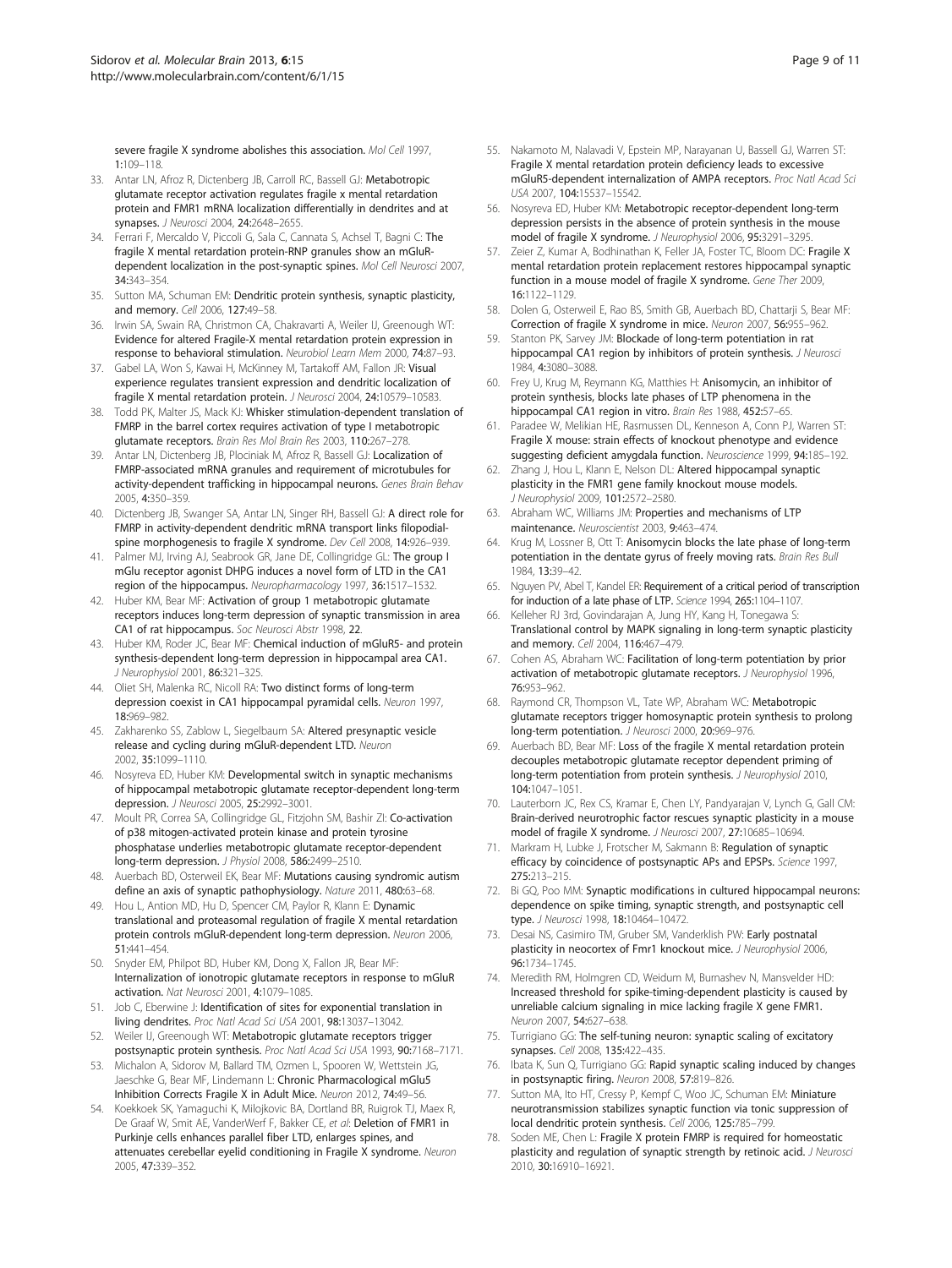- 79. Turrigiano GG, Leslie KR, Desai NS, Rutherford LC, Nelson SB: Activitydependent scaling of quantal amplitude in neocortical neurons. Nature 1998, 391:892–896.
- 80. Hu JH, Park JM, Park S, Xiao B, Dehoff MH, Kim S, Hayashi T, Schwarz MK, Huganir RL, Seeburg PH, et al: Homeostatic scaling requires group I mGluR activation mediated by Homer1a. Neuron 2010, 68:1128–1142.
- 81. Zhong X, Li H, Chang Q: MeCP2 phosphorylation is required for modulating synaptic scaling through mGluR5. J Neurosci 2012, 32:12841-12847.
- 82. Volk LJ, Pfeiffer BE, Gibson JR, Huber KM: Multiple Gq-coupled receptors converge on a common protein synthesis-dependent long-term depression that is affected in fragile X syndrome mental retardation. J Neurosci 2007, 27:11624–11634.
- 83. Connor SA, Hoeffer CA, Klann E, Nguyen PV: Fragile X mental retardation protein regulates heterosynaptic plasticity in the hippocampus. Learn Mem 2011, 18:207–220.
- 84. Godfraind JM, Reyniers E, De Boulle K, D'Hooge R, De Deyn PP, Bakker CE, Oostra BA, Kooy RF, Willems PJ: Long-term potentiation in the hippocampus of fragile X knockout mice. Am J Med Genet 1996, 64:246–251.
- 85. Li J, Pelletier MR, Perez Velazquez JL, Carlen PL: Reduced cortical synaptic plasticity and GluR1 expression associated with fragile X mental retardation protein deficiency. Mol Cell Neurosci 2002, 19:138–151.
- 86. Hayashi ML, Rao BS, Seo JS, Choi HS, Dolan BM, Choi SY, Chattarji S, Tonegawa S: Inhibition of p21-activated kinase rescues symptoms of fragile X syndrome in mice. Proc Natl Acad Sci USA 2007, 104:11489–11494.
- 87. Zhao MG, Toyoda H, Ko SW, Ding HK, Wu LJ, Zhuo M: Deficits in trace fear memory and long-term potentiation in a mouse model for fragile X syndrome. J Neurosci 2005, 25:7385–7392.
- 88. Suvrathan A, Hoeffer CA, Wong H, Klann E, Chattarji S: Characterization and reversal of synaptic defects in the amygdala in a mouse model of fragile X syndrome. Proc Natl Acad Sci USA 2010, 107:11591–11596.
- 89. Wilson BM, Cox CL: Absence of metabotropic glutamate receptormediated plasticity in the neocortex of fragile X mice. Proc Natl Acad Sci USA 2007, 104:2454–2459.
- 90. Brown V, Jin P, Ceman S, Darnell JC, O'Donnell WT, Tenenbaum SA, Jin X, Feng Y, Wilkinson KD, Keene JD, et al: Microarray identification of FMRPassociated brain mRNAs and altered mRNA translational profiles in fragile X syndrome. Cell 2001, 107:477–487.
- 91. Jung H, Yoon BC, Holt CE: Axonal mRNA localization and local protein synthesis in nervous system assembly, maintenance and repair. Nat Rev Neurosci 2012, 13:308–324.
- 92. Akins MR, Berk-Rauch HE, Fallon JR: Presynaptic translation: stepping out of the postsynaptic shadow. Front Neural Circuits 2009, 3:17.
- 93. Price TJ, Melemedjian OK: Fragile X mental retardation protein (FMRP) and the spinal sensory system. Results Probl Cell Differ 2012, 54:41–59.
- 94. Price TJ, Rashid MH, Millecamps M, Sanoja R, Entrena JM, Cervero F: Decreased nociceptive sensitization in mice lacking the fragile X mental retardation protein: role of mGluR1/5 and mTOR. J Neurosci 2007, 27:13958–13967.
- 95. Davidkova G, Carroll RC: Characterization of the role of microtubuleassociated protein 1B in metabotropic glutamate receptor-mediated endocytosis of AMPA receptors in hippocampus. J Neurosci 2007, 27:13273–13278.
- 96. Lu R, Wang H, Liang Z, Ku L, O'Donnell WT, Li W, Warren ST, Feng Y: The fragile X protein controls microtubule-associated protein 1B translation and microtubule stability in brain neuron development. Proc Natl Acad Sci USA 2004, 101:15201–15206.
- 97. Darnell JC, Jensen KB, Jin P, Brown V, Warren ST, Darnell RB: Fragile X mental retardation protein targets G quartet mRNAs important for neuronal function. Cell 2001, 107:489–499.
- Zalfa F, Giorgi M, Primerano B, Moro A, Di Penta A, Reis S, Oostra B, Bagni C: The fragile X syndrome protein FMRP associates with BC1 RNA and regulates the translation of specific mRNAs at synapses. Cell 2003, 112:317–327.
- 99. Wei ZX, Yi YH, Sun WW, Wang R, Su T, Bai YJ, Liao WP: Expression changes of microtubule associated protein 1B in the brain of Fmr1 knockout mice. Neurosci Bull 2007, 23:203–208.
- 100. Chowdhury S, Shepherd JD, Okuno H, Lyford G, Petralia RS, Plath N, Kuhl D, Huganir RL, Worley PF: Arc/Arg3.1 interacts with the endocytic machinery to regulate AMPA receptor trafficking. Neuron 2006, 52:445–459.
- 101. Waung MW, Pfeiffer BE, Nosyreva ED, Ronesi JA, Huber KM: Rapid translation of Arc/Arg3.1 selectively mediates mGluR-dependent LTD

through persistent increases in AMPAR endocytosis rate. Neuron 2008, 59:84–97.

- 102. Park S, Park JM, Kim S, Kim JA, Shepherd JD, Smith-Hicks CL, Chowdhury S, Kaufmann W, Kuhl D, Ryazanov AG, et al: Elongation factor 2 and fragile X mental retardation protein control the dynamic translation of Arc/Arg3.1 essential for mGluR-LTD. Neuron 2008, 59:70–83.
- 103. Shepherd JD, Bear MF: New views of Arc, a master regulator of synaptic plasticity. Nat Neurosci 2011, 14:279–284.
- 104. Plath N, Ohana O, Dammermann B, Errington ML, Schmitz D, Gross C, Mao X, Engelsberg A, Mahlke C, Welzl H, et al: Arc/Arg3.1 is essential for the consolidation of synaptic plasticity and memories. Neuron 2006, 52:437–444.
- 105. Niere F, Wilkerson JR, Huber KM: Evidence for a fragile X mental retardation protein-mediated translational switch in metabotropic glutamate receptor-triggered Arc translation and long-term depression. J Neurosci 2012, 32:5924-5936.
- 106. Iacoangeli A, Rozhdestvensky TS, Dolzhanskaya N, Tournier B, Schutt J, Brosius J, Denman RB, Khandjian EW, Kindler S, Tiedge H: On BC1 RNA and the fragile X mental retardation protein. Proc Natl Acad Sci USA 2008, 105:734–739.
- 107. Zhang Y, Venkitaramani DV, Gladding CM, Kurup P, Molnar E, Collingridge GL, Lombroso PJ: The tyrosine phosphatase STEP mediates AMPA receptor endocytosis after metabotropic glutamate receptor stimulation. J Neurosci 2008, 28:10561–10566.
- 108. Goebel-Goody SM, Baum M, Paspalas CD, Fernandez SM, Carty NC, Kurup P, Lombroso PJ: Therapeutic implications for striatal-enriched protein tyrosine phosphatase (STEP) in neuropsychiatric disorders. Pharmacol Rev 2012, 64:65–87.
- 109. Goebel-Goody SM, Wilson-Wallis ED, Royston S, Tagliatela SM, Naegele JR, Lombroso PJ: Genetic manipulation of STEP reverses behavioral abnormalities in a fragile X syndrome mouse model. Genes Brain Behav 2012, 11:586–600.
- 110. Westmark CJ, Malter JS: FMRP mediates mGluR5-dependent translation of amyloid precursor protein. PLoS Biol 2007, 5:e52.
- 111. Westmark CJ, Westmark PR, O'Riordan KJ, Ray BC, Hervey CM, Salamat MS, Abozeid SH, Stein KM, Stodola LA, Tranfaglia M, et al: Reversal of fragile X phenotypes by manipulation of AbetaPP/Abeta levels in Fmr1KO mice. PLoS One 2011, 6:e26549.
- 112. Nadif Kasri N, Nakano-Kobayashi A, Van Aelst L: Rapid synthesis of the Xlinked mental retardation protein OPHN1 mediates mGluR-dependent LTD through interaction with the endocytic machinery. Neuron 2011, 72:300–315.
- 113. Muddashetty RS, Kelic S, Gross C, Xu M, Bassell GJ: Dysregulated metabotropic glutamate receptor-dependent translation of AMPA receptor and postsynaptic density-95 mRNAs at synapses in a mouse model of fragile X syndrome. J Neurosci 2007, 27:5338–5348.
- 114. Todd PK, Mack KJ, Malter JS: The fragile X mental retardation protein is required for type-I metabotropic glutamate receptor-dependent translation of PSD-95. Proc Natl Acad Sci USA 2003, 100:14374–14378.
- 115. Zalfa F, Eleuteri B, Dickson KS, Mercaldo V, De Rubeis S, di Penta A, Tabolacci E, Chiurazzi P, Neri G, Grant SG, Bagni C: A new function for the fragile X mental retardation protein in regulation of PSD-95 mRNA stability. Nat Neurosci 2007, 10:578–587.
- 116. Gross C, Nakamoto M, Yao X, Chan CB, Yim SY, Ye K, Warren ST, Bassell GJ: Excess phosphoinositide 3-kinase subunit synthesis and activity as a novel therapeutic target in fragile X syndrome. J Neurosci 2010, 30:10624-10638.
- 117. Lee HY, Jan LY: Fragile X syndrome: mechanistic insights and therapeutic avenues regarding the role of potassium channels. Curr Opin Neurobiol 2012, 22:1–8.
- 118. Lee HY, Ge WP, Huang W, He Y, Wang GX, Rowson-Baldwin A, Smith SJ, Jan YN, Jan LY: Bidirectional regulation of dendritic voltage-gated potassium channels by the fragile X mental retardation protein. Neuron 2011, 72:630–642.
- 119. Gross C, Yao X, Pong DL, Jeromin A, Bassell GJ: Fragile X mental retardation protein regulates protein expression and mRNA translation of the potassium channel Kv4.2. J Neurosci 2011, 31:5693–5698.
- 120. Strumbos JG, Brown MR, Kronengold J, Polley DB, Kaczmarek LK: Fragile X mental retardation protein is required for rapid experience-dependent regulation of the potassium channel Kv3.1b. J Neurosci 2010, 30:10263–10271.
- 121. Brown MR, Kronengold J, Gazula VR, Chen Y, Strumbos JG, Sigworth FJ, Navaratnam D, Kaczmarek LK: Fragile X mental retardation protein controls gating of the sodium-activated potassium channel Slack. Nat Neurosci 2010, 13:819–821.